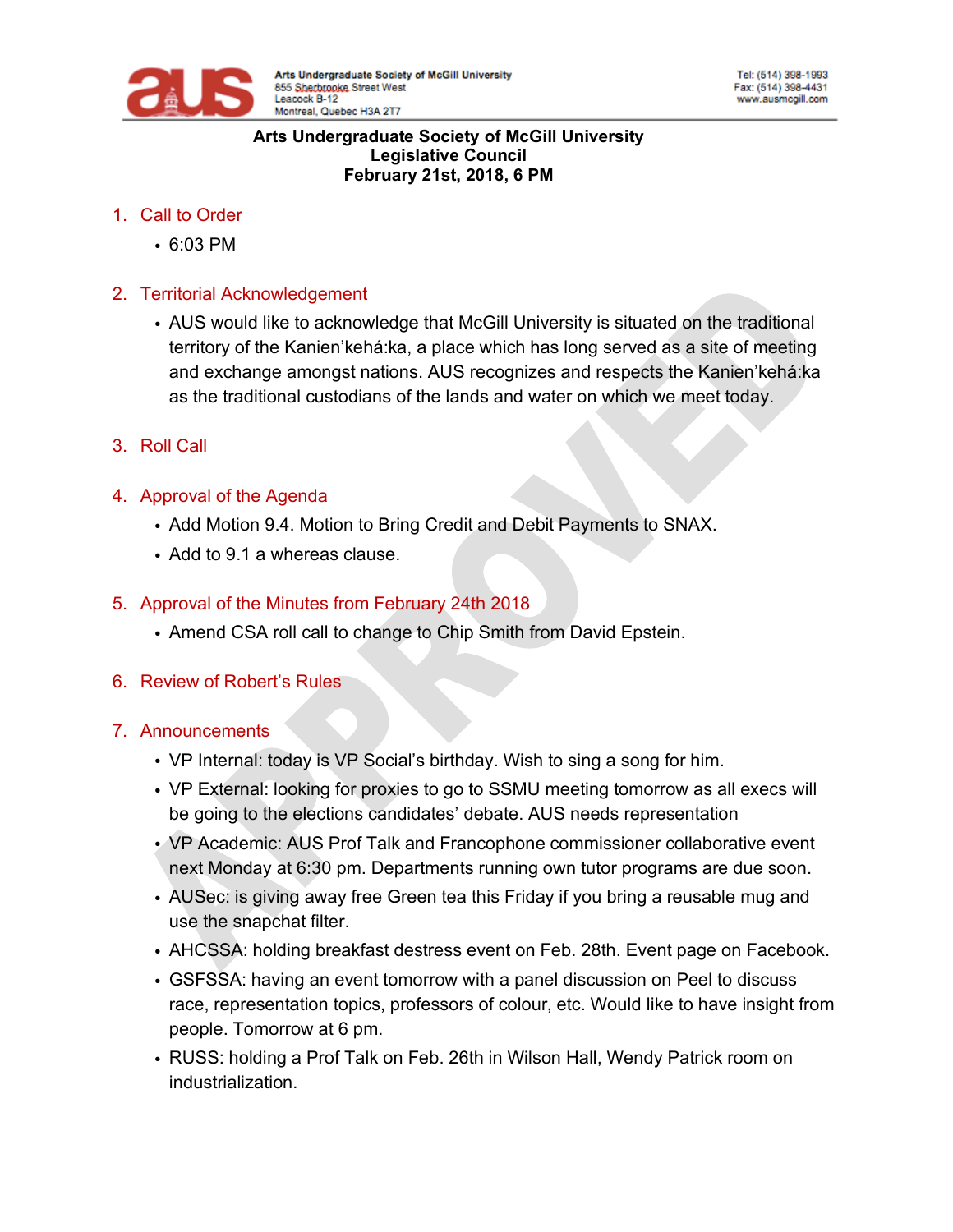

• Speaker: food is prohibited in room. Three seats have been suspended: NASA, SUMS, and ASA due to not submitting reports. Will be submitting reports for reinstallation.

### 8. AUS Accountability Survey

• Deputy Secretary General: results of survey will be presented in 2 weeks at the next council meeting. Departmental execs can also fill out the survey.

### 9. New Business

- 1. Motion to Amend AUS VP External Role via Referendum
	- Moved by VP External.
	- ISAC to be folded into ACE due to its role not have grown since its debut two years ago. Events having trouble gaining an audience. ISAC will join ACE, which has more guidelines so ISAC will gain more experience
	- AUS Council to send question for AUS Constitution amendment in Spring Period: remove ISAC from the list of committees that the VP External shall chair.
	- ACE: Have you spoken with ACE?
	- VP External: No.
	- ACE: Do not know why ACE was not spoken to about this motion.
	- VP External: Apologies, only found out about this recently and since referendum is happening soon, the motion had to be put out.
	- Vote: 34 in favour, 2 opposed, 9 abstaining; **carried**
- 2. Motion to Amend Equity Committee Chair via Referendum
	- Motion moved by AUS President.
	- Equity Committee to be chaired from now on by an Arts Representative instead of the President.
	- Equity can now be a more independent role in AUS, increase role in being able to hold AUS executives accountable.
	- Arts Reps may also be more versed in equity.
	- Equity Committee to be removed from President's portfolio.
	- Senator Anderson: propose edit to "Arts Representatives to SSMU shall choose one to chair the committee" etc. Amendment withdrawn.
	- President: retain it as it currently is for coherently across documents.
	- Vote: All in favour; **carried**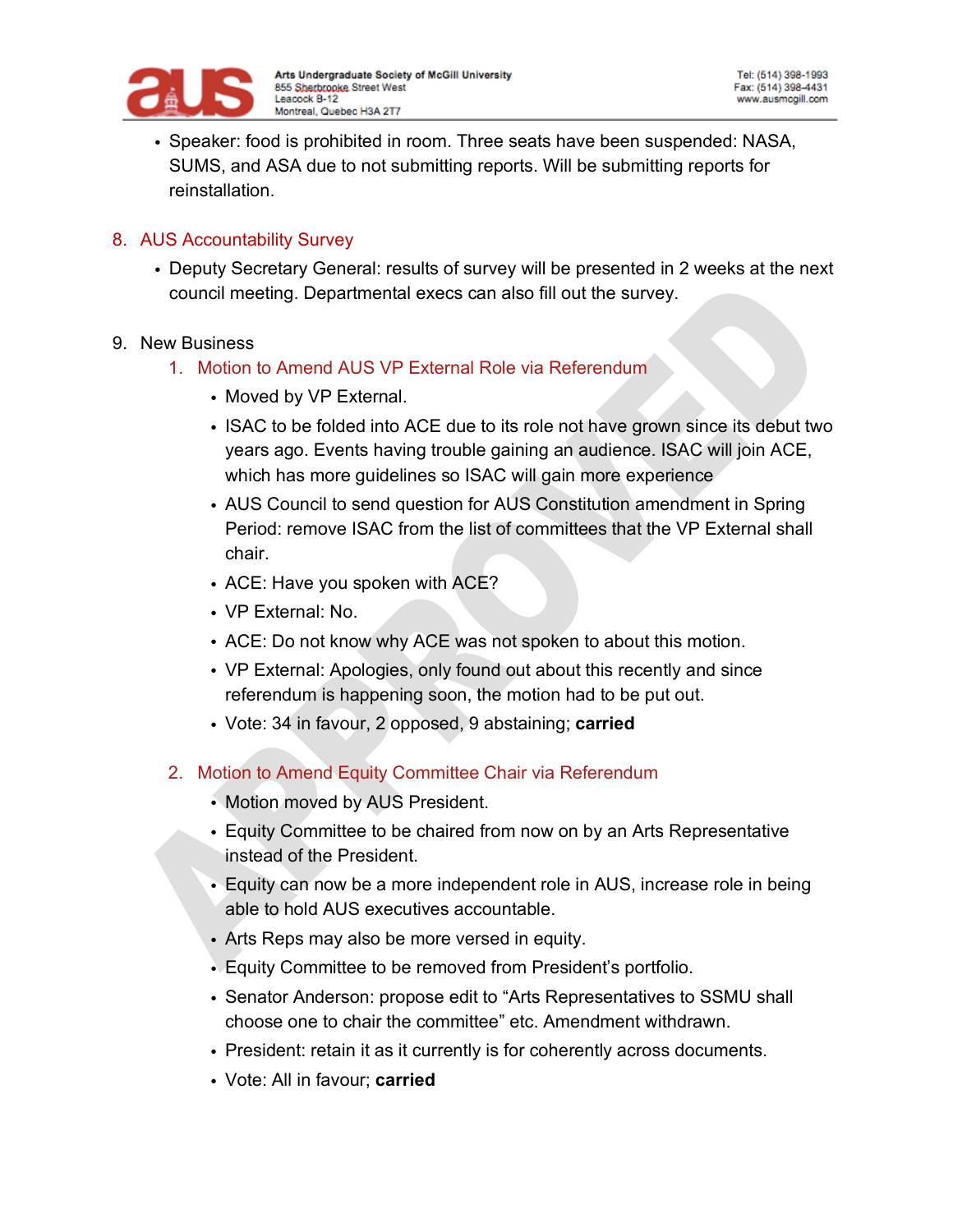

- 3. Motion to Replace the Financial By-Laws
	- Moved by President.
	- Current Financial By-Laws have redundancies, inconsistencies and lack effectiveness.
	- Proposed changes to be found in Appendix A.
	- The changes would better define the role of joint associations and all accounts will be primarily internalized under the AUS.
	- Changes would improve AUS finances and accounting practices etc.
	- Changes to Article 3 "There must be a public budget, updated live…"
	- Article 4 has been better organized.
	- Article 5 budget deadline now better defined.
	- Article 6 joint associations now defined more to have internal bank accounts. Increases majority needed to pass a deficit budget.
	- Article 8 formatting. Stronger language to investigate misuses by FMC.
	- Article 10 employee pay rules
	- Article 11 internal accounts
	- Article 16 SNAX
	- Senator Anderson: these financial by-laws are completely new, or can we highlight what changes were made so viewers will find it easier to track the changes.
	- President: started blank, so these by-laws are at least 60% distinct from previous by-laws. Cut out a lot of redundancies.
	- Senator Anderson: Given starting over fresh, what role the VP Finance had in drafting financial by-laws, and if people can do a comparison with the older version.
	- President: submitted before deadline and went through CBRC, so legislators had time to review. VP Finance and accountants participated and gave suggestions.
	- Senator Nwabufo: what is the current vote needed to run a deficit budget?
	- President: the clause was never used.
	- Senator Nwabufo: motion to postpone this to next meeting as don't feel comfortable to not have read it beforehand.
	- Seconded by Arts Senator Anderson.
	- Vote to Table Motion: 1 Opposed. **Motion is postponed to 14th of March**.
- 4. Motion to Bring Credit/Debit payments to SNAX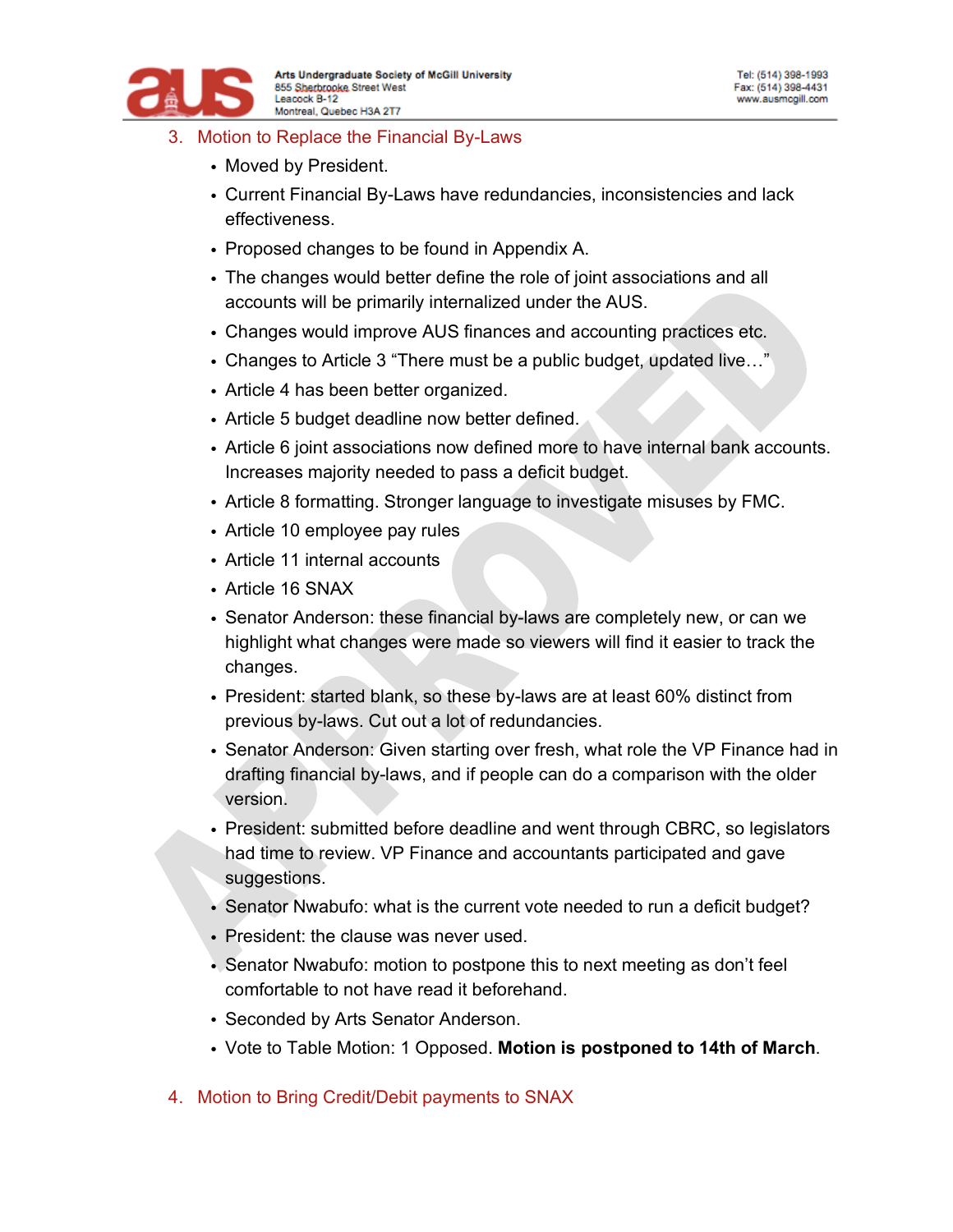

- Feedback from recent survey wishes to have credit/debit payments available to SNAX to increase accessibility for students. As requested by students in survey
- AUS to shoulder costs associated with setting up Credit/Debit payments
- JSSA: Can you clarify "shoulder" the initial cost? Where in the budget would initial investment come from?
- VP External: it's around \$300 for one payment, then monthly payments go \$60 onwards to operate machine.
- LAPSA: would this include OneCard payments?
- VP External: OneCard payments should be happening by the end of March
- President: OneCard is determined by McGill Student Housing and Hospitality Services (SHHS). This apparatus does not support OneCard yet but it could in the futurevv
- ACHSSA: would there be a minimum for debit/credit payments?
- President: No minimum planned. Will research methods for not causing deficit; may ask for a "cash discount", etc. or an additional fee for card payments
- MUGS: any considerations for whether there would by longer wait times?
- VP External: this way, people can pay with whatever they want.
- GSFSSA: Is there room in the SNAX budget for all the expenditures required?
- President: last year SNAX ran a surplus, currently still with a normal level surplus. Expect to be able to cover the \$60 fee due to SNAX selling more profitable items.
- VP Communications: Speak in favour to the motion; hear from a number of students wanting to pay with credit/debit. Will make us more accessible to the modern age.
- Vote: All in favour; **carried**
- 10. Reports of the AUS Executives
	- 1. President
		- Motions regarding small department associations submitted today. Candidates' meeting held on Monday and debate tomorrow in Arts W-20. Still getting a few requests.
		- Hiring platform ready for launch. Going live on March 14th when position applications will be opened
		- Laptop Lending ready in a couple of weeks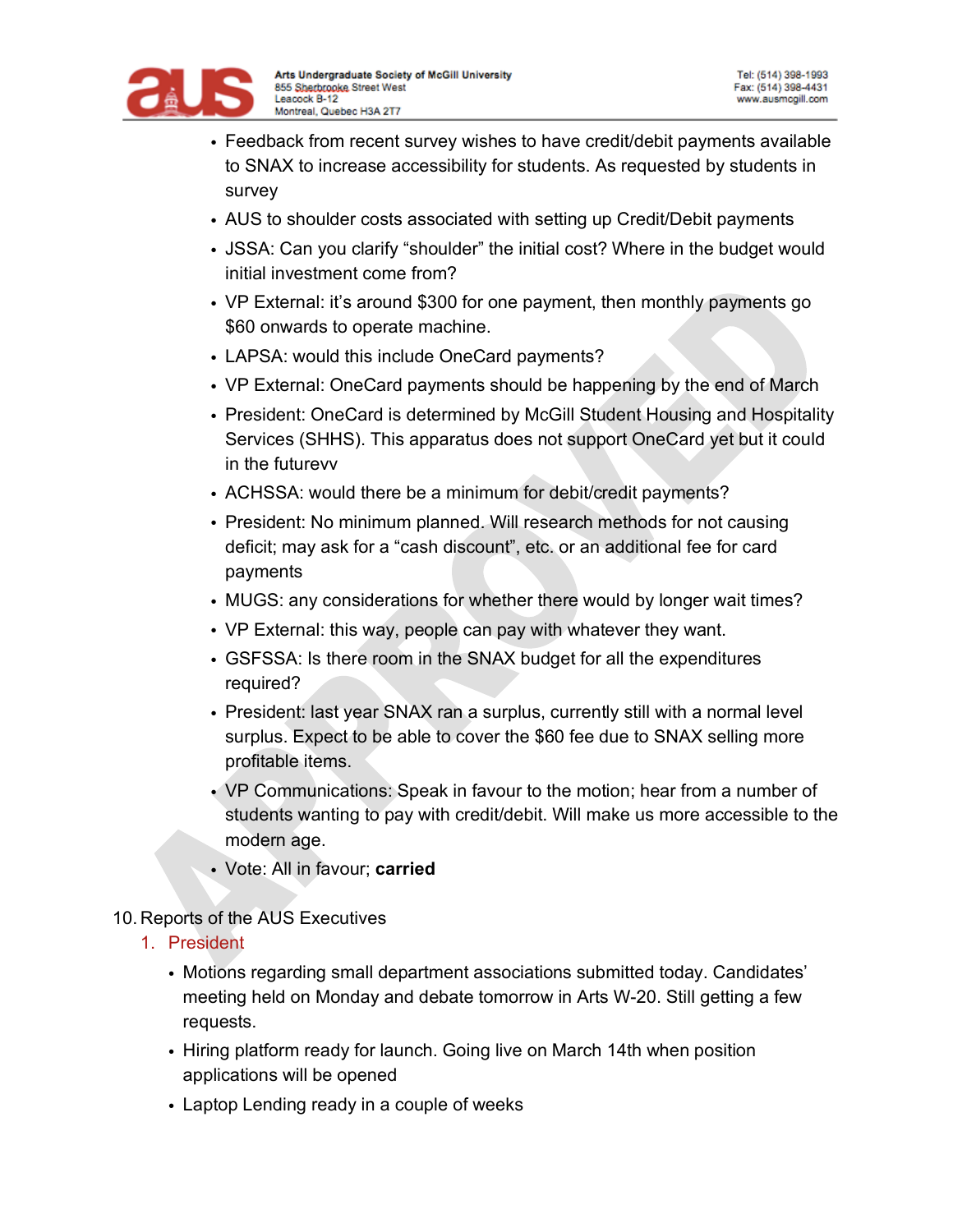

- Revamping AUS By-Laws based on consultation with students through polls.
- Met with accountants on Thursdays to review taxes. Working on merging everything per advice. All departments that do not have their own bank account must bring cash money to AUS office. Cannot keep collected cash on hand for more than 48 hours from the time the money was collected.
- Certain activities such as samosa sales are now subject to taxes.

## 2. Academic

- Peer tutoring contract deadlines on Feb. 28th.
- Met with departmental executives to pilot textbook lending program. Allocated funding of \$5500 can only be used this year.
- Working with webmaster to revamp funding applications to be like the SSMU application.
- Taking on AUIF planning screened applications.
- Continuing writing course project, ideally SOCI, COMS, and PHIL.
- Submitted final LPC proposal to AUIF to include pleasure reading stations, lending service, etc. Send name of departmental rep to AUIFC.

### 3. Communications

- Rescheduling one French conversational circle and looking to hire another commissioner. Francophone Commission predominantly focused on Francofête and Cabane à Sucre. Getting a food truck etc.
- FAC met Feb. 14th to discuss feedback on Nuit Blanche. Extending the deadline for Winter Funding Applications for another week. Sending out surveys to gather feedback. Application linked in report.
- Marketing Committee designing stickers and posters for AUS.
- First Speaker booked for March 26th in W-215. Speaker is Cindie-Eve Bourassa: first female trade diplomat in Riyadh.
- Interviewing for graphic designer.

### 4. External

- WYBA attendance better than last year except for Speed Mentoring (had same attendance as past year).
- Reimbursements needed for UN Speaker etc.
- Looking for new venues for Grad Fair due to SSMU closing.
- EmbrACE Week from March 19th 23rd.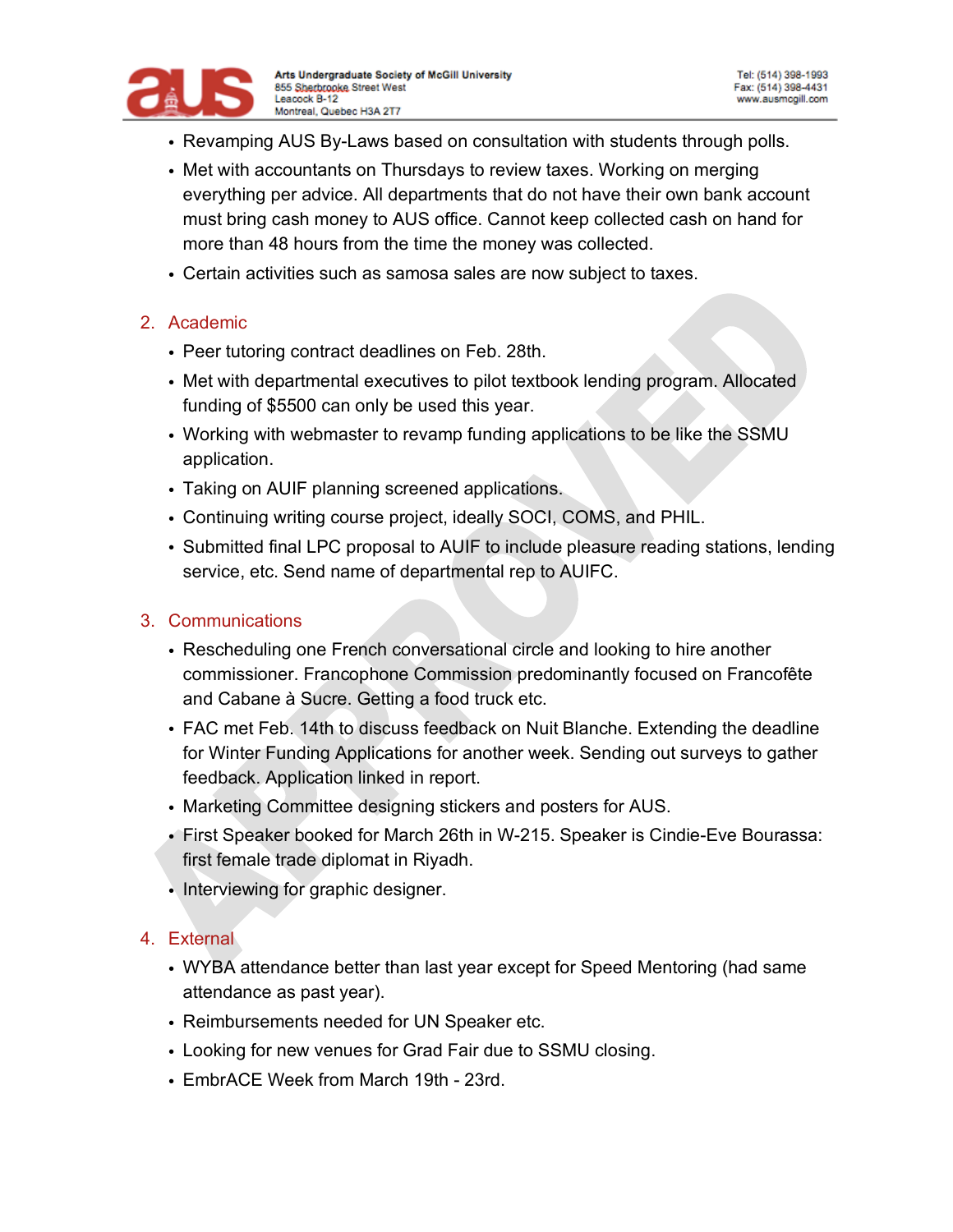

• Met many people who wanted to be VP External next year. Will brainstorm how to restructure this portfolio to make it more efficient.

## 5. Finance

- Received funding money from McGill.
- Departmental allocations have been sent out. Contact VP Finance if allocation not received. Last semester some groups not sure if they need to pick up check. VP Externals please pick up checks for your department.
- FMC meeting cancelled.
- Two candidates passed VP Finance screening and will be running in the election. Debate will happen tomorrow night.
- Senator Anderson: what is the money that we received from McGill?
- VP Finance: the annual allocation from McGill.
- GSFSSA: if allocation was not received last semester because we were a new group, does the allocation carry over?
- President: no, funding is not allocated for that last semester.
- VP Finance: for future reference, money would usually roll over. This is a special case.

## 6. Internal

- Pick up events packet before 5:30pm on Tuesday. If you don't have it and security comes around, you may not be able to have your event.
- Finalizing budget for AUS Awards. Committed will be assembled in March.
- Met with building directors and SEDE representative about gender neutral bathrooms. However, we have a gender neutral bathroom but it's just not labelled. Will find the bathroom and looking into signage that will cost \$1000.
- AUSec giving out free green tea on Feb 23rd.
- FEARC Quebec City trip happened. Potential formal with FYC.

## 7. Social

- Credit and Debit now taken at BdA. This week featuring \$1 wine and looking into more appealing \$1 gluten-free options. Looking into Sommersby or Sleeman's.
- EPIC has beer pong tournament this Friday. Looking to partner with McGill's Health and Fitness Promotion Lab to promote annual blood drive.
- Just released 2nd tier tickets for Grad Ball.
- Senator Nwabufo: regarding new reduced prices of BdA. How large are the portions?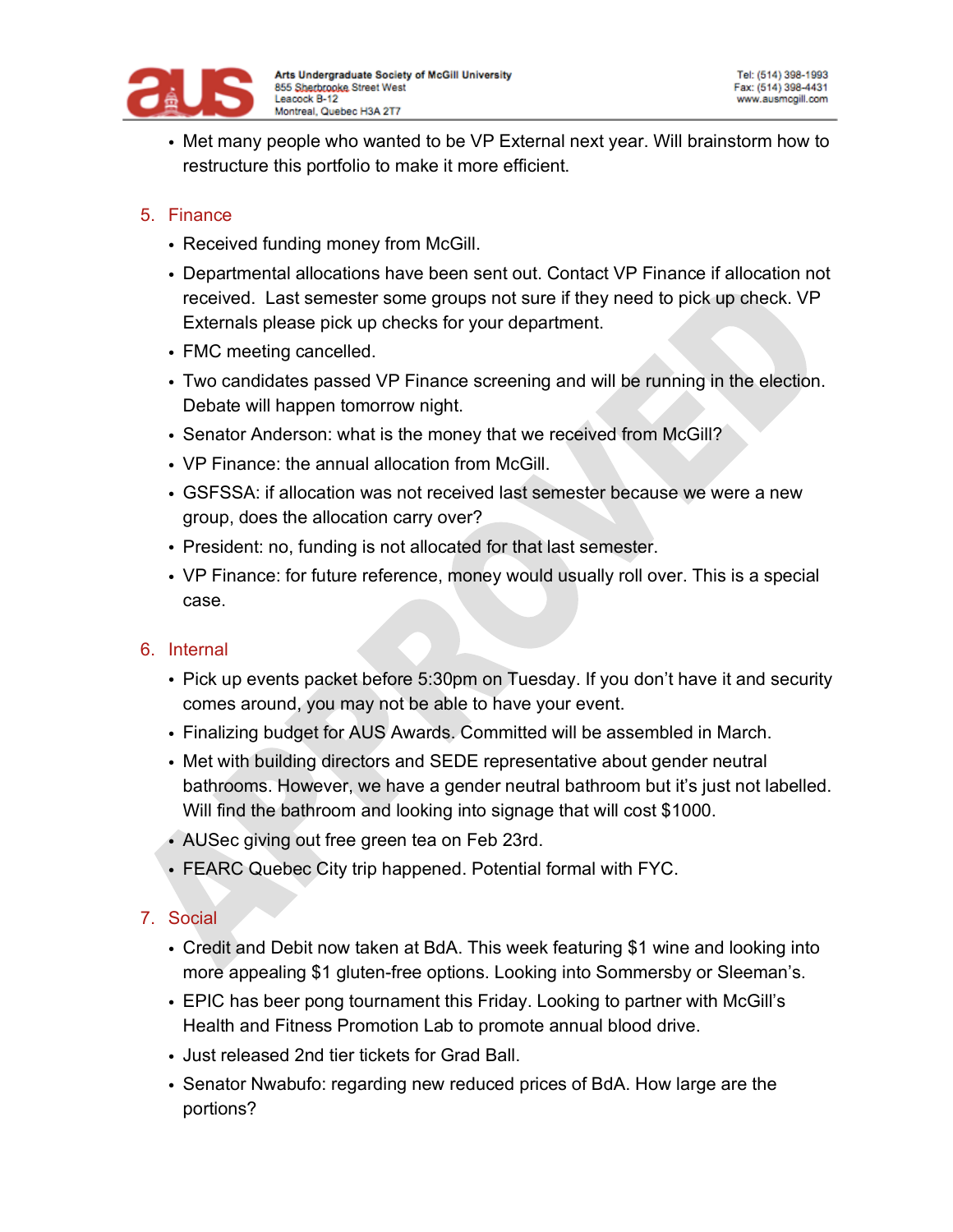

- VP Social: it's the regular sized drinks.
- PSSA: regarding ticket sales, a couple people got errors after completing registration but payment has gone through.
- VP Social: the system got too many hits. Easy fix on our end and will be sending out tickets once received confirmations.
- President: We did not oversell as well, tickets were just not distributed.
- PSSA: so send payment confirmations to AUS?
- VP Social: yes.
- PSSA: If 2 tickets were purchased on the same order, can refund one without doing the other?
- VP Social: should be able to.
- MUGS: regarding blood drive, is there any acknowledgement by EPIC that blood drives are still exclusionary towards Men Who Have Sex With Men?
- VP Social: still thinking of how to promote this.
- 11. Reports of the Arts Representatives & Senators
	- 1. Report of the Arts Representatives
		- Arts Rep Chan
			- attended Clubs Committee, missed the Out Turn meeting due to conflict with AUS Equity committee meeting.
			- Equity Committee met last Wednesday. Please fill out survey crucial for future conferences.
		- Arts Rep Zhou
			- SSMU Mental Health Advocacy meeting woking on identifying key issues in residences
			- BoD meeting cancelled and will be trained next week.
			- AUIF screening meeting approved 4 applications.
			- Reconciling in quickbooks.
			- AUS awards, finalizing catering with McCord.
		- Arts Rep Bulger
			- Services Review Committee created form for current services to fill out experience.
			- Updating Services Application so services do not have to be a club to become a service.
			- Provincial Representation Ad-Hoc Committee had presentation from both UEQ and AVEQ.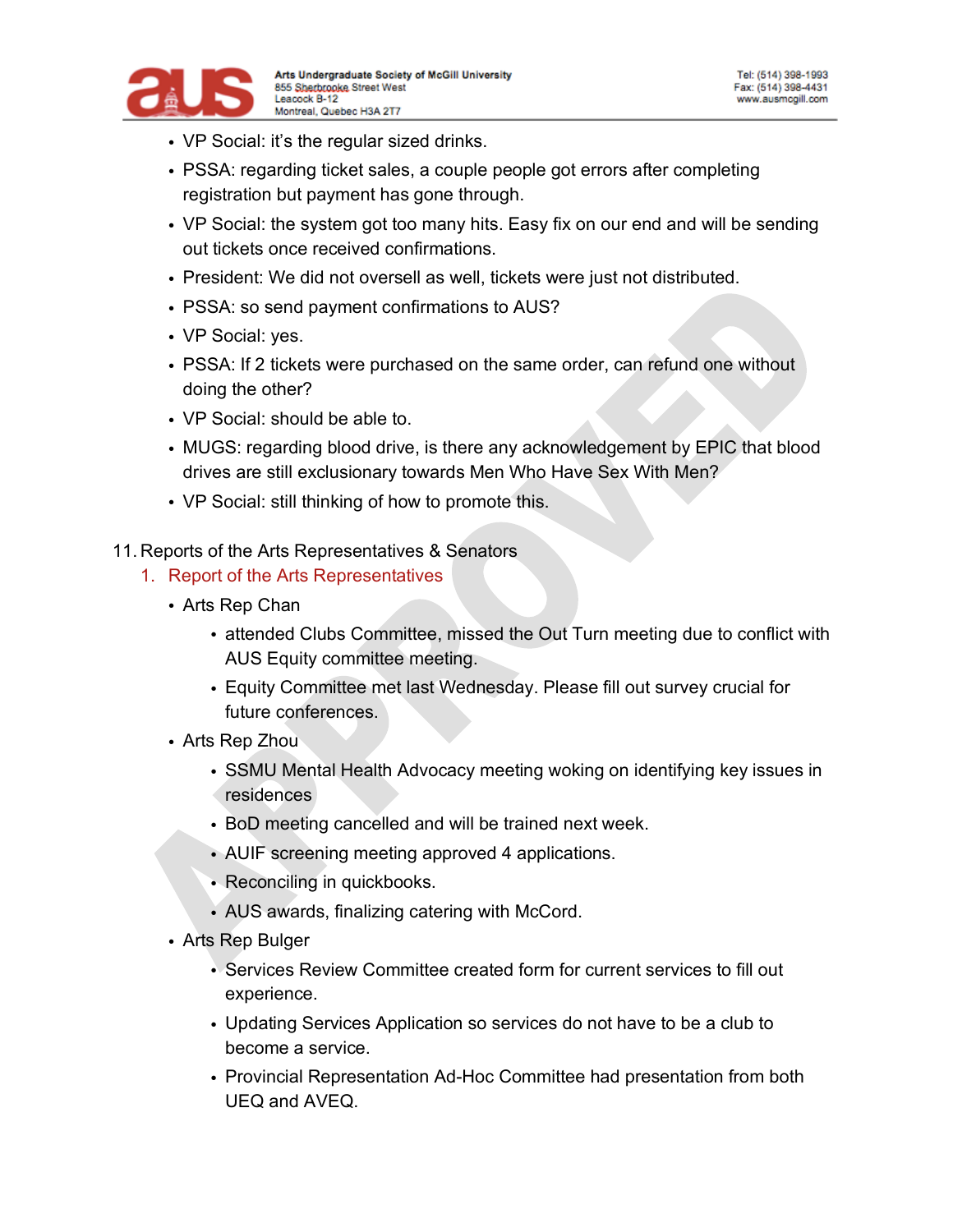

- Met with constituent to discuss MORSL. Currently under Student Services' jurisdiction.
- CSA: What is MORSL?
- Speaker: McGill Office of Religious and Spiritual Life.

## 2. Report of the Arts Senators

- Senate met Wednesday Feb. 21st. Senator Reddit AMA is up and will be answering questions tonight.
- Senate Caucus met Feb 5th to discuss Policy Briefs from individual senators.
- Senator Anderson
	- CSS meeting for Feb. 28th. Discuss how upcoming changes to Student-Life and Learning Portfolio may affect distribution in Student Services portfolio
	- Waiting for update for ESAAC.
	- Faculty of Arts Committee
	- Accountability Committee met Feb 14th to discuss Accountability Survey.
	- Ombudsman looked at how many cases were seen on campus. There has been a decrease and looking to advertise service more in case decrease was due to lack of visibility.
	- SLL covers highlights of what happened over 2016-2017, instead we are asking for areas of improvement Ex. increased student enrolment, etc. which uses a lot of campus resources Ex. lack of student housing this year.
- Senator Nwabufo
	- CESA waiting on update for next meeting.
	- MARAB met Jan 18th. Next meeting on April 5th.
	- Met with TVM and filmed first of series of Senator videos with SSMU President about food on campus. First one to come out this weekend.
- 12. Reports of Department Associations
	- 1. JSSA
		- Appointed new VP External.
		- Planning rabbi round table discussion on topic of Jewish education.
		- Jewish Studies Journal Dorot open for submissions.
		- Callout for a Hebrew tutor.

## 2. LAPSA

• VP Coms to attend Equity Training.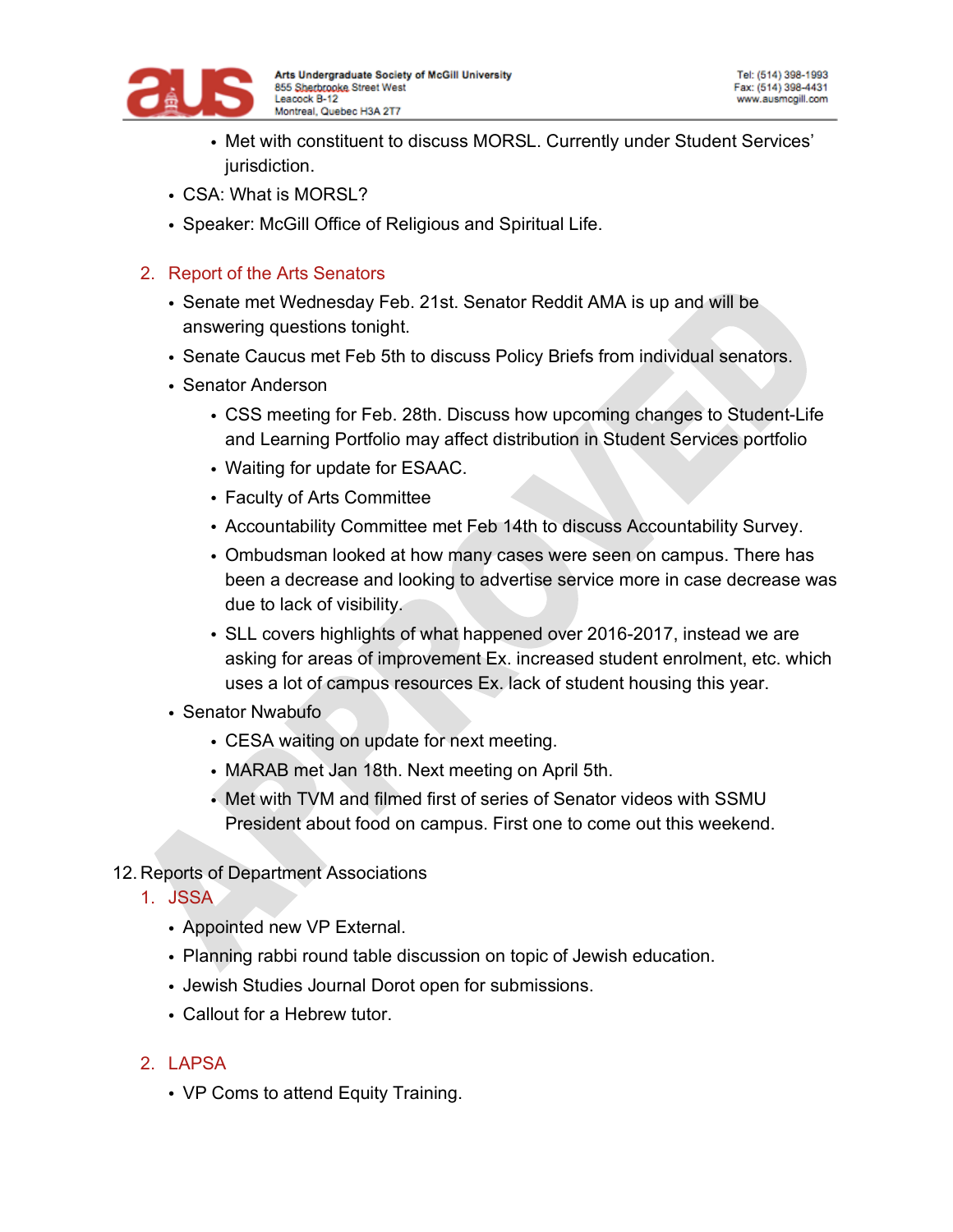

- Collecting orders for sweatshirts.
- Possible wine and cheese this semester.

## 3. MESS

- Good turnout for Prof Talk on Feb 15th.
- Will collaborate with Branches for a cocktail launch party in April.
- Will collaborate with EASSA for an apartment crawl in March.
- Currently managing clothing orders.

### 4. MIRA

- Looking for participants in Industrial Relations case competition. Contact VP External if interested.
- Speaker Series on Feb 1st 2018.
- Wants to plan successful ILO Conference in tradition of past MIRA councils
- Participate in activities of CERI.

## 5. MPSA

- Now accepting online Square payments.
- NTCs this semester to include PSYC 318 (looking for writers/editors) and PSYC 337
- Psych Movie Night: Charlie Bartlett on Feb. 27th in Arts Lounge.
- MPSA Spins Again on March 24th
- Mental Health First Aid on March 24/25
- Psych Case Competition on March 30/31
- PSI Journal Launch tentatively March 26th
- Annual Psych Grad Event in the works for April 7th
- Fall 2017 clothing orders have arrived and are ready for pickup. Winter 2018 catalog has closed.

### 13. Question Period

• There were no questions.

### 14. Next Meeting Time and Date

• March 14th 2018 @ 6PM

### 15.Adjournment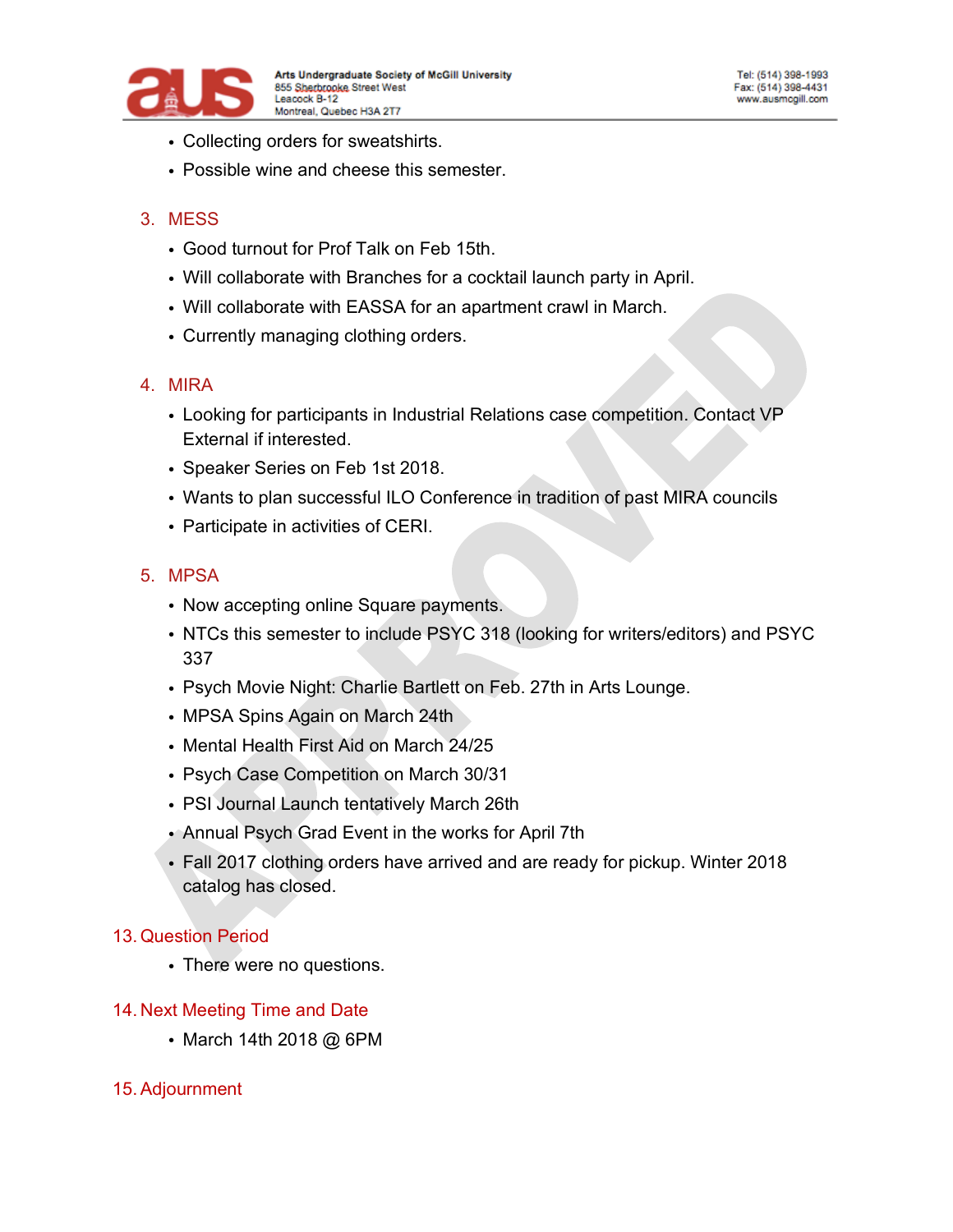

# • Adjournment at 7:22 PM

| <b>Title</b>                        | <b>Name</b>              | <b>Present</b> | Late/Leave<br><b>Early</b> |
|-------------------------------------|--------------------------|----------------|----------------------------|
| <b>AUS President</b>                | Eric Partridge           | Yes            |                            |
| <b>AUS VP Communications</b>        | Maria Thomas             | Yes            |                            |
| <b>AUS VP Internal</b>              | Rebecca Scarra           | Yes            |                            |
| <b>AUS VP Social</b>                | <b>Nathan Greene</b>     | Yes            |                            |
| <b>AUS VP Academic</b>              | Madeline Wilson          | Yes            |                            |
| <b>AUS VP Finance</b>               | Noah Lew                 | Yes            | <b>Left Early</b>          |
| <b>AUS VP External</b>              | <b>Alice Yue</b>         | Yes            |                            |
| <b>Arts Representative to SSMU</b>  | <b>Corinne Bulger</b>    | Excused        |                            |
| <b>Arts Representative to SSMU</b>  | Jennifer Chan            | Excused        |                            |
| <b>Arts Representative to SSMU</b>  | Kevin Zhou               | Excused        |                            |
| <b>Arts Senator</b>                 | <b>Isabella Anderson</b> | Yes            |                            |
| <b>Arts Senator</b>                 | <b>Michael Nwabufo</b>   | Yes            |                            |
| <b>FEARC</b>                        |                          | Yes            |                            |
| <b>AUS Environmental Council</b>    |                          | Yes            |                            |
| <b>AUS Equity Committee (AUSec)</b> |                          | Yes            | Left Early                 |
| <b>ACE</b>                          |                          | Yes            |                            |
| <b>AGELF</b>                        | Felicia Thibaudeau       | Yes            |                            |
| <b>AHCSSA</b>                       | Sarah MacRae-Korobkov    | Yes            |                            |
| <b>ASA-S</b>                        | <b>SUSPENDED</b>         | N/A            |                            |
| <b>ASSA</b>                         | Carmella Munyuzangabo    | Yes            |                            |
| <b>BASiC-S</b>                      | Julia Kafato             | Yes            |                            |
| <b>CLASHA</b>                       | Leah Damo                | Yes            |                            |
| <b>CSA</b>                          | Chip Smith               | Yes            |                            |
| <b>CSAUS</b>                        | Aidan Fehr               | Yes            |                            |
| <b>CSUS</b>                         | Nicholas Lee             | Yes            |                            |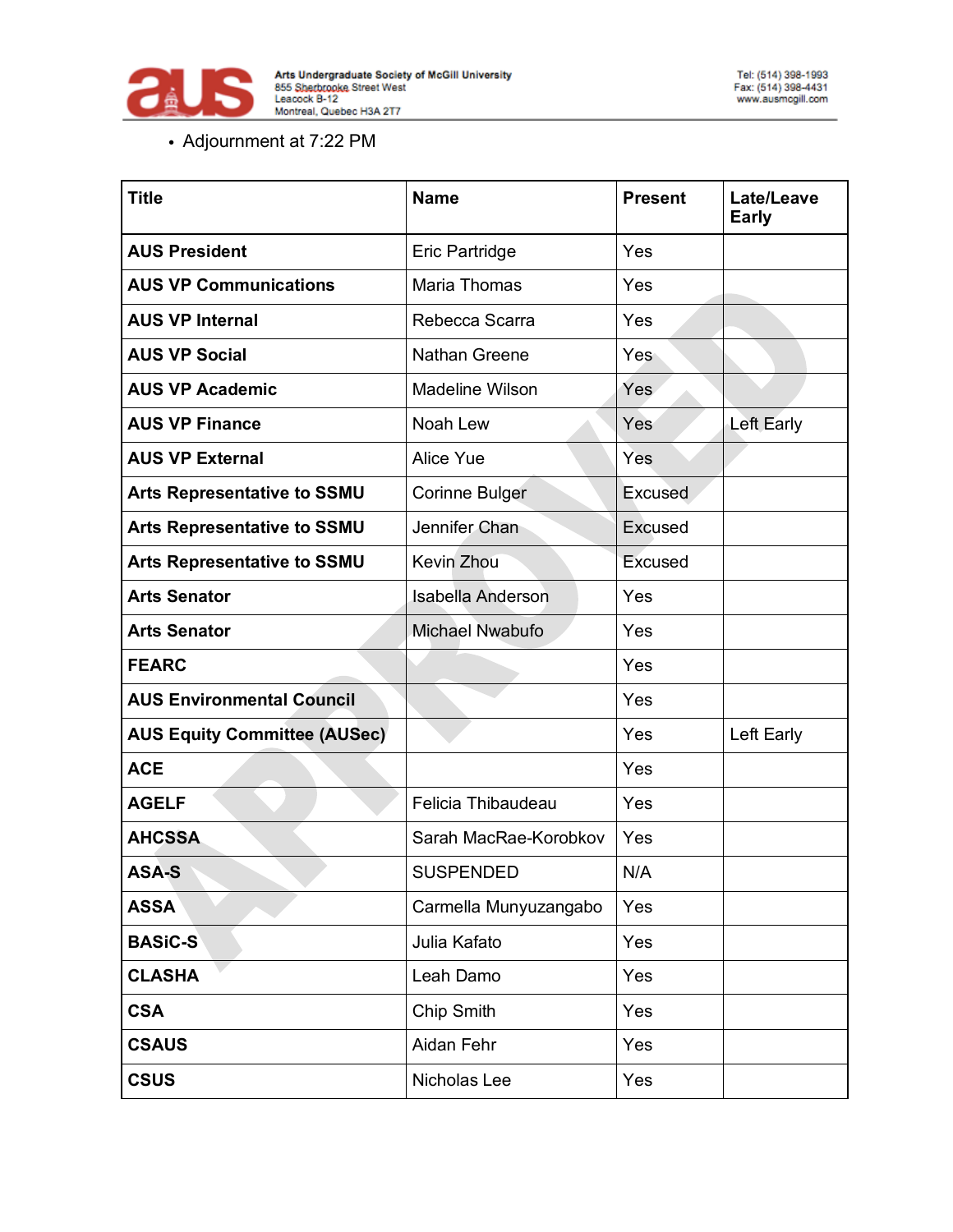

| <b>DESA</b>                                    | <b>Thomas MacDonald</b>                                      | Yes        |                    |
|------------------------------------------------|--------------------------------------------------------------|------------|--------------------|
| <b>EASSA</b>                                   | <b>Christopher MacDonald</b>                                 | Yes        |                    |
| <b>EPIC</b>                                    |                                                              | <b>No</b>  | <b>NOT excused</b> |
| <b>ESA</b>                                     | Evan Chung (now VP<br>External)                              | Yes        |                    |
| <b>FMC (Financial Management</b><br>Committee) |                                                              | <b>No</b>  | <b>NOT excused</b> |
| GSA-S                                          | <b>Martin Croquez</b>                                        | <b>Yes</b> |                    |
| <b>GSFSSA</b>                                  | Emma Clark, Bee<br>Khaleeli, Emily Stimpson,<br>Kyle Stewart | Yes        |                    |
| <b>HSA</b>                                     | <b>Rachel Almuli</b>                                         | Yes        |                    |
| <b>ISSA</b>                                    | Mario Bozzo                                                  | Yes        |                    |
| <b>IDSSA</b>                                   | Zain Bhanji (new VP<br>External)                             | Yes        |                    |
| <b>JSSA</b>                                    | Proxy today; Sara<br>Gruszczynski                            | Yes        |                    |
| <b>LAPSA-S</b>                                 | Noah Kaplan                                                  | Yes        |                    |
| <b>MESS</b>                                    | <b>Charlotte Aubrac</b>                                      | Yes        |                    |
| <b>MIRA</b>                                    | Sarah Bedard                                                 | Yes        |                    |
| <b>MPSA</b>                                    | Lilith Shiloh Li                                             | Yes        |                    |
| <b>MUGS</b>                                    | <b>Jesse Bartsoff</b>                                        | Yes        |                    |
| <b>NASSA-S</b>                                 | <b>SUSPENDED</b>                                             | N/A        |                    |
| <b>PSA</b>                                     | James Lawrence                                               | Yes        | Left Early         |
| <b>PSSA</b>                                    | Liam Kirkpatrick                                             | Yes        |                    |
| <b>QSSA</b>                                    |                                                              | Yes        |                    |
| <b>RSUS</b>                                    | Jay Lu                                                       | Yes        |                    |
| <b>RUSS</b>                                    | <b>Basil Sylvester</b>                                       | Yes        | Late               |
| <b>SLUM-S</b>                                  | Nicole Ryan (filling in),<br><b>Basil Sylvester</b>          | Yes        |                    |
| <b>SSA</b>                                     | Michelle Garcia                                              | Yes        |                    |
| <b>SUMS-S</b>                                  | <b>SUSPENDED</b>                                             | N/A        |                    |